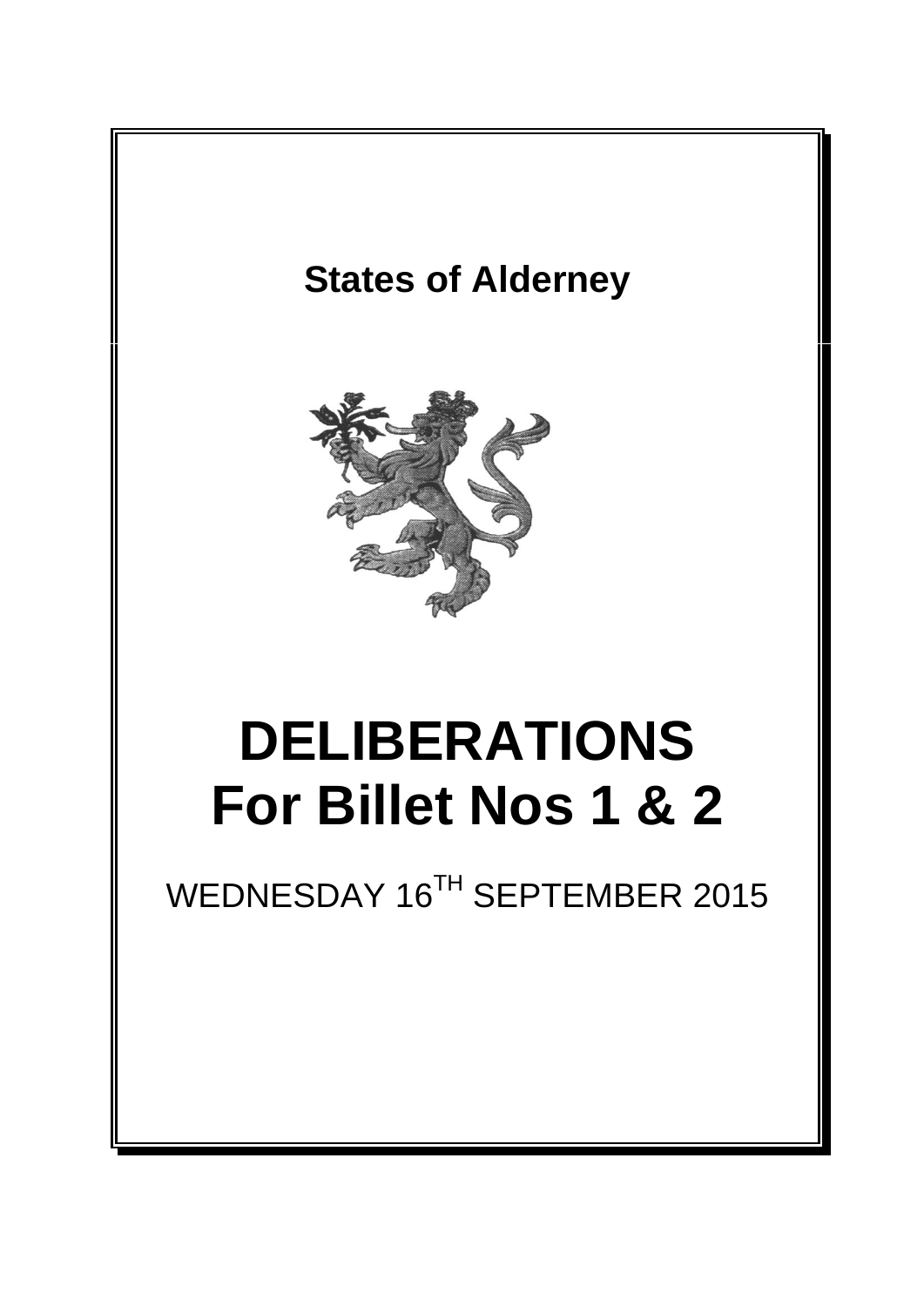# **STATES OF ALDERNEY**

# **DELIBERATIONS FOR THE MEETING**

# **ON WEDNESDAY 16TH SEPTEMBER 2015 AT 17:30**

Present: Mr Stuart Trought, President Mr Ian Tugby Mr Matt Birmingham Mr Louis Jean Mr Neil Harvey Mr Francis Simonet Mr Robert McDowall Mr Chris Rowley Mr Steve Roberts Mrs Norma Paris Mr Graham McKinley

Colonel Colin Mason represented His Excellency The Lieutenant-Governor of the Bailiwick of Guernsey.

## **BILLET NO 1**

#### **Item l Chief Pleas**

No applications were received to address The States.

### **Item II Speed Trials 2015**

**The States of Alderney resolved to approve "The Speed Trials (Alderney) Ordinance, 2015".**

*Proposed by Mr Tugby and seconded by Mr Rowley*

*Approved unanimously*

## **Item III Alderney Electricity Limited – Capital Funding for Improvements to Distribution Grid**

**Item Withdrawn by the President**